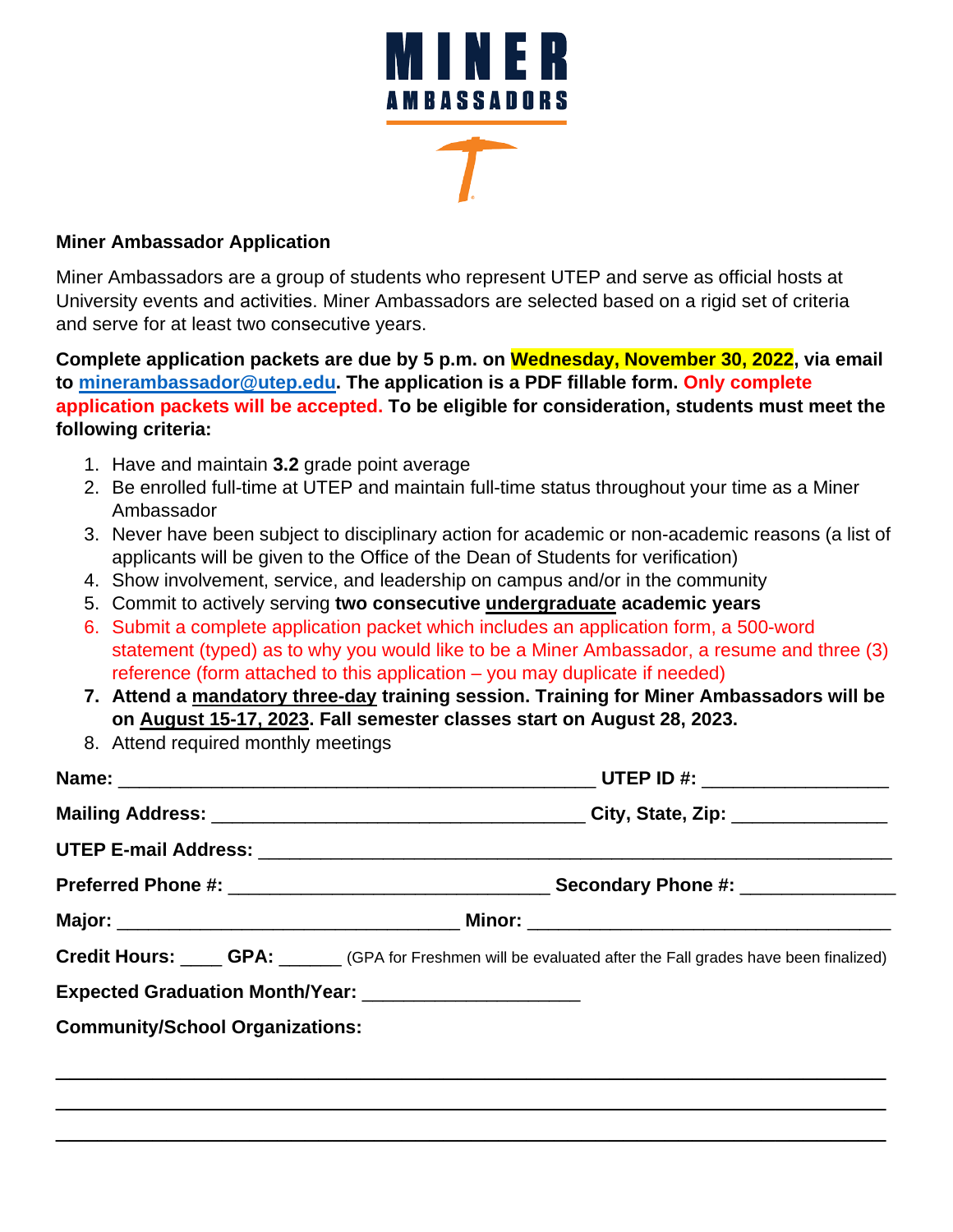**Please answer the following questions:**

**Understanding the role of a Miner Ambassador is to represent the Universiy as an official host at select activities and events, what personal qualities and experiences do you possess that will enhance the Miner Ambassador Program?** 

\_\_\_\_\_\_\_\_\_\_\_\_\_\_\_\_\_\_\_\_\_\_\_\_\_\_\_\_\_\_\_\_\_\_\_\_\_\_\_\_\_\_\_\_\_\_\_\_\_\_\_\_\_

\_\_\_\_\_\_\_\_\_\_\_\_\_\_\_\_\_\_\_\_\_\_\_\_\_\_\_\_\_\_\_\_\_\_\_\_\_\_\_\_\_\_\_\_\_\_\_\_\_\_\_\_\_

\_\_\_\_\_\_\_\_\_\_\_\_\_\_\_\_\_\_\_\_\_\_\_\_\_\_\_\_\_\_\_\_\_\_\_\_\_\_\_\_\_\_\_\_\_\_\_\_\_\_\_\_\_

\_\_\_\_\_\_\_\_\_\_\_\_\_\_\_\_\_\_\_\_\_\_\_\_\_\_\_\_\_\_\_\_\_\_\_\_\_\_\_\_\_\_\_\_\_\_\_\_\_\_\_\_\_

\_\_\_\_\_\_\_\_\_\_\_\_\_\_\_\_\_\_\_\_\_\_\_\_\_\_\_\_\_\_\_\_\_\_\_\_\_\_\_\_\_\_\_\_\_\_\_\_\_\_\_\_\_

**On a scale of 1-5, with 5 being the highest, how would you rate your UTEP experience? Please explain.**

\_\_\_\_\_\_\_\_\_\_\_\_\_\_\_\_\_\_\_\_\_\_\_\_\_\_\_\_\_\_\_\_\_\_\_\_\_\_\_\_\_\_\_\_\_\_\_\_\_\_\_\_\_

\_\_\_\_\_\_\_\_\_\_\_\_\_\_\_\_\_\_\_\_\_\_\_\_\_\_\_\_\_\_\_\_\_\_\_\_\_\_\_\_\_\_\_\_\_\_\_\_\_\_\_\_\_

\_\_\_\_\_\_\_\_\_\_\_\_\_\_\_\_\_\_\_\_\_\_\_\_\_\_\_\_\_\_\_\_\_\_\_\_\_\_\_\_\_\_\_\_\_\_\_\_\_\_\_\_\_

\_\_\_\_\_\_\_\_\_\_\_\_\_\_\_\_\_\_\_\_\_\_\_\_\_\_\_\_\_\_\_\_\_\_\_\_\_\_\_\_\_\_\_\_\_\_\_\_\_\_\_\_\_

\_\_\_\_\_\_\_\_\_\_\_\_\_\_\_\_\_\_\_\_\_\_\_\_\_\_\_\_\_\_\_\_\_\_\_\_\_\_\_\_\_\_\_\_\_\_\_\_\_\_\_\_\_

**You are a Miner Ambassador attending an alumni dinner when a guest expresses their dismay with a situation at UTEP. How would you respond?**

\_\_\_\_\_\_\_\_\_\_\_\_\_\_\_\_\_\_\_\_\_\_\_\_\_\_\_\_\_\_\_\_\_\_\_\_\_\_\_\_\_\_\_\_\_\_\_\_\_\_\_\_\_

\_\_\_\_\_\_\_\_\_\_\_\_\_\_\_\_\_\_\_\_\_\_\_\_\_\_\_\_\_\_\_\_\_\_\_\_\_\_\_\_\_\_\_\_\_\_\_\_\_\_\_\_\_

\_\_\_\_\_\_\_\_\_\_\_\_\_\_\_\_\_\_\_\_\_\_\_\_\_\_\_\_\_\_\_\_\_\_\_\_\_\_\_\_\_\_\_\_\_\_\_\_\_\_\_\_\_

\_\_\_\_\_\_\_\_\_\_\_\_\_\_\_\_\_\_\_\_\_\_\_\_\_\_\_\_\_\_\_\_\_\_\_\_\_\_\_\_\_\_\_\_\_\_\_\_\_\_\_\_\_

\_\_\_\_\_\_\_\_\_\_\_\_\_\_\_\_\_\_\_\_\_\_\_\_\_\_\_\_\_\_\_\_\_\_\_\_\_\_\_\_\_\_\_\_\_\_\_\_\_\_\_\_\_

**I understand and acknowledge the responsibilities and time commitment of being a member of the Miner Ambassador Program and I agree to become a committed active member of the group should I be asked to join and accept. I also authorize the Miner Ambassadors Program to view my grades and verify GPA as well as disciplinary actions and/or student conduct with the Office of the Dean of Students.** 

**Signature** \_\_\_\_\_\_\_\_\_\_\_\_\_\_\_\_\_\_\_\_\_\_\_\_\_\_\_\_\_\_\_\_\_\_\_\_ **Date** \_\_\_\_\_\_\_\_\_\_\_\_\_\_\_\_\_\_\_\_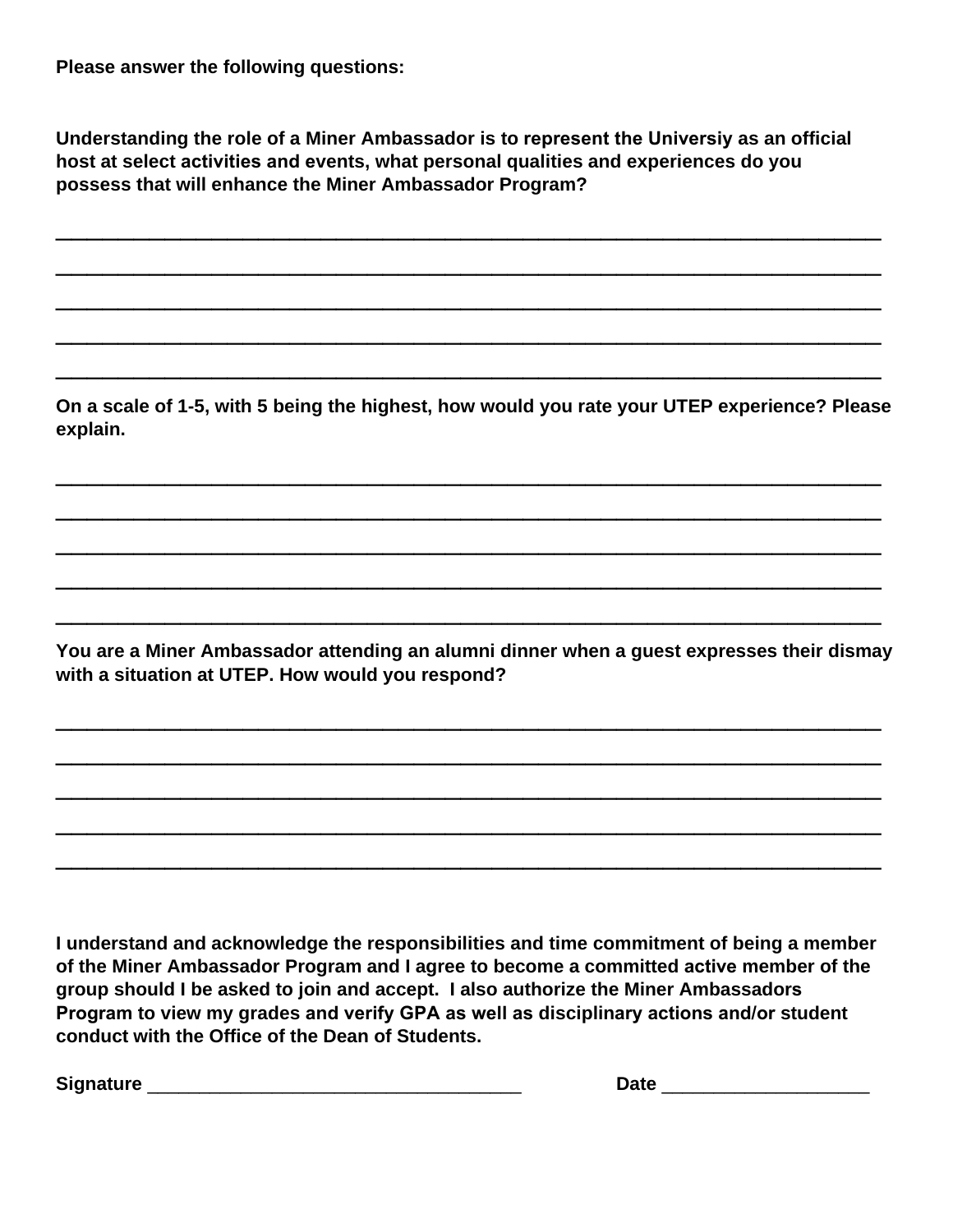### **Reference Form**

### **TO THE APPLICANT: Three (3) references are needed for each applicant.**

This form should be given to someone who knows you well and to **whom you are not related or who is applying for or is a Miner Ambassador** (i.e. a professor, employer, UTEP staff member, or volunteer supervisor). Please fill in your name below.

Applicant's Name:  $\Box$  Time Knowing Applicant:  $\Box$ 

## TO THE REFERENCE:

The person named above is applying to become a UTEP Miner Ambassador. The Miner Ambassadors program is open to full-time undergraduate students who have a GPA of 3.2 or higher and can serve for two consecutive undergraduate years. The group of individuals serve as official representatives at University events and activities. Miner Ambassadors will be offered the opportunity to meet alumni, dignitaries, and special guests as well as professionals in their field of study. Please provide this reference form to the applicant. The applicant will submit a complete application packet (including reference forms) for consideration by Wednesday, **November 30, 2022**.

**Rating:** Please rate the applicant in the following areas by choosing the number that represents your observation of the applicant. Use only the whole number scare provided (1=poor, 5=excellent)

|                              | Poor |                | Average    |   | <b>Excellent</b> |                     |
|------------------------------|------|----------------|------------|---|------------------|---------------------|
| Initiative and Motivation:   |      | 2              | 3          | 4 | 5                | No basis for rating |
| <b>Communication Skills:</b> |      | 2              | 3          | 4 | 5                | No basis for rating |
| Maturity/Responsibility:     |      | 2              | 3          | 4 | 5                | No basis for rating |
| Decision Making Ability:     |      | 2              | 3          | 4 | 5                | No basis for rating |
| Organization Management:     |      | 2              | 3          | 4 | 5                | No basis for rating |
| Time Management Skills:      |      | 2              | 3          | 4 | 5                | No basis for rating |
| Leadership Skills:           |      | 2              | 3          | 4 | 5                | No basis for rating |
| Team Player:                 |      | 2              | 3          | 4 | 5                | No basis for rating |
| Self-Confident:              |      | 2              | 3          | 4 | 5                | No basis for rating |
| Role-Model:                  |      | $\overline{2}$ | 3          | 4 | 5                | No basis for rating |
| Enthusiastic:                |      | 2              | 3          | 4 | 5                | No basis for rating |
| Dependable:                  |      | $\overline{2}$ | 3          | 4 | 5                | No basis for rating |
| <b>Involved on Campus:</b>   |      | 2              | 3          | 4 | 5                | No basis for rating |
| Willing to Learn:            |      | 2              | 3          | 4 | 5                | No basis for rating |
| Problem-Solver:              | 1    | $\overline{2}$ | $\sqrt{3}$ | 4 | 5                | No basis for rating |